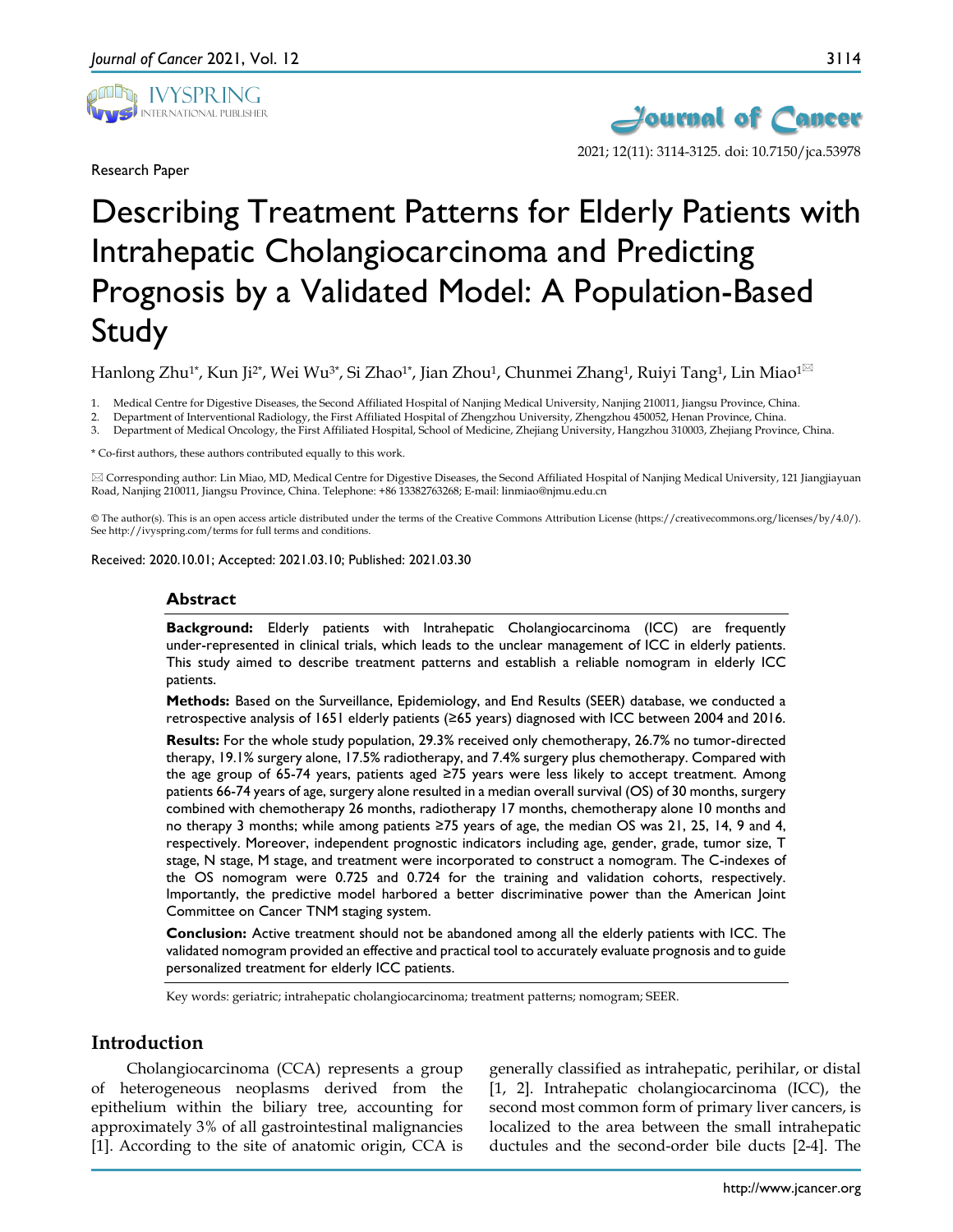incidence of ICC has been on the rise over the past few decades, especially in western countries [5]; for instance, 5000-8000 new cases were reported annually in the United States[6]. Unfortunately, despite the rarity of this tumor, it inclines to be terminal or even fatal when diagnosed [3]. Furthermore, most reports demonstrated that the overall survival of ICC has not improved in recent years, with a 5-year survival rate of less than 5% [5]. It is worth noting that the prevalence of ICC grows with age and the rate of elderly patients is almost twice that of young patients [7]. Although ICC has recently been found in increasingly younger patients, the most common age range for ICC is 55 to 75 years old[3], further indicating a large proportion of ICC patients are elderly. However, the older patients were often under-represented in clinical trials of cancer therapy, which results in relatively limited information instructing the clinical decision-making [8]. In view of this, it is particularly crucial for the elderly ICC to study the treatment pattern and its impact on the prognosis of patients in actual clinical practice.

Currently, hepatectomy with histologically negative margins remains the only well-established treatment option for localized or resectable ICC which offers the best possibility of cure [3, 9]. As for patients with advanced or unresectable disease, the use of combined chemotherapy (gemcitabine and cisplatin) is recommended as the standard therapy by the ABC-02 study [10]. Nevertheless, these data should be cautiously extrapolated to the elderly patients owing to their reduced performance status, worse nutritional status, decreased functional reserve, as well as more preexisting comorbidities [7]. Several previous research studies have revealed that elderly patients undergoing hepatic surgery had a higher rate of postoperative complications and mortality than the younger counterparts [11, 12]. Consequently, treatment decisions depended heavily on the age of the patient as elderly populations were relatively conservative in choosing aggressive treatments compared with younger patients, which was in accordance with prior observation [13]. On the contrary, it was reported that age alone was not a contraindication for hepatic resection [7], and the long-term survival was found to be comparable between the elderly and younger patients receiving surgical resection [7, 14]. Moreover, elderly patients were less tolerant to chemotherapy and more susceptible to toxic reactions [15], which might place them at an increased risk of chemotherapy. Thus, chemotherapy was less likely to be chosen for older patients with poor physical condition [16]. Yet a recent study indicated that age alone was insufficient to influence decisions on chemotherapy [17]. Given

these controversies, the optimal management of elderly ICC patients is still not understood, which requires a good balance between the patient prognosis and their capability to withstand cancer treatment.

The accuracy of prognostic estimation is essential to guide individualized therapeutic strategies. So far, the American Joint Committee on Cancer (AJCC) TNM staging system has been widely applied to assess the outcomes of ICC patients. However, other clinical/pathological factors such as age [18], gender [17], tumor differentiation [7, 19], tumor diameter [19], and therapy method [9] can also affect the prognosis of patients. Therefore, the prediction model combining the prognostic clinicopathological parameters may not only evaluate the outcome more accurately, but also facilitate clinical decision-making. As an integrative and visualized predictive model, nomogram has been developed in a variety of cancers [20-22]. But, to our knowledge, a nomogram that predicts the survival in elderly patients with ICC has not yet been constructed. Besides, the prospective clinical trial on this topic is lacking. Accordingly, we undertook this study based on the Surveillance, Epidemiology, and End Results (SEER) database to fill this knowledge gap by providing more representative and informative evidence. This population-based research aimed to delineate treatment patterns and outcomes in elderly ICC patients, and to establish a nomogram for individual survival prediction.

# **Material and Methods**

# **Data Source and Study Population**

The approval of the institutional review board was not necessary for this study because data from the SEER database are publicly available. The SEER program, funded by the National Cancer Institute (NCI), collects information on cancer patients in 19 geographic regions of the U.S., accounting for about 34% of the U.S. population [23]. We used the SEER database to identify elderly patients diagnosed with ICC between 2004 and 2016. The SEER\*Stat software (version 8.3.6; NCI, Bethesda, MD) was utilized to obtain per-patient data. Only cases that met the following preassigned criteria were eligible for inclusion: (1) age 65 or older at diagnosis; (2) microscopically/histologically-confirmed ICC as its first and only malignant tumor; (3) histology code 8140 (adenocarcinoma) combined with primary site code C22.1 (intrahepatic bile duct), or histology codes 8160 (cholangiocarcinoma) combined with primary site code C22.0 (liver) or C22.1 based on the International Classification of Diseases for Oncology, 3rd Edition (ICDO-3); (4) known treatment modalities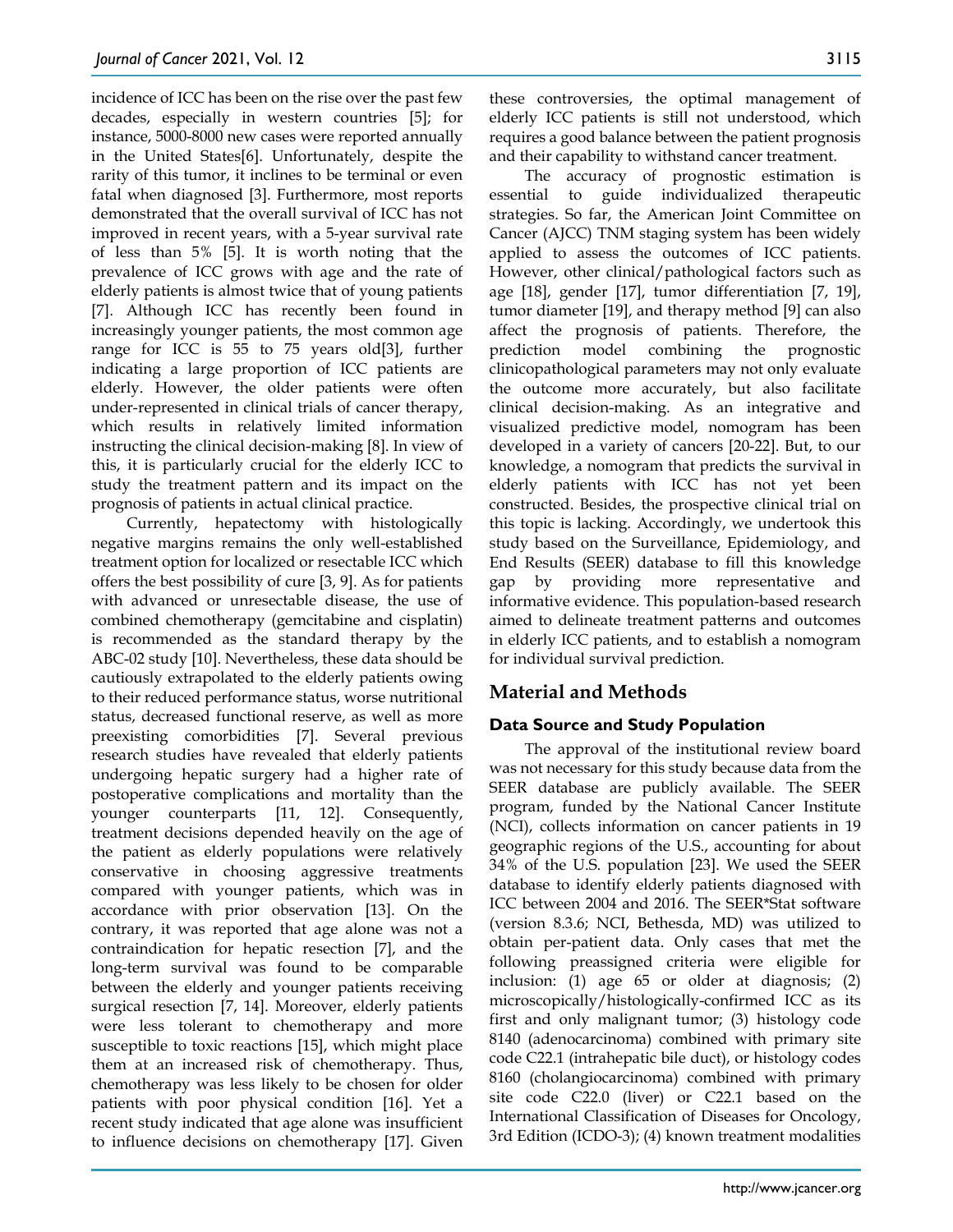and survival data description; (5) complete information on age, race, gender, tumor size, TNM staging; and (6) ICC diagnosis not determined by autopsy or death certificate. We excluded patients with a follow-up period of less than 1 month owing to the limited immortal time bias [24]. Ultimately, a total of 1651 elderly ICC patients were selected in the analysis, 70% of whom were randomly assigned into the training set (n= 1184) for nomogram construction, while the rest constituted the validation set (n= 467) for internal verification. Figure 1 summarizes the detailed process of patient selection.

#### **Study Variables**

The information for each cohort member was retrospectively collected, including demographic characteristics (age, race, gender, and marital status), tumor-related parameters [tumor size, histological grade, and American Joint Committee on Cancer (AJCC) TNM stage], type of first-line treatment received, and follow-up data (vital status, and survival time). The continuous variables were classified to match the nomogram. According to the optimal cut-off value, participants in this research were divided into two groups: 65‐74 years old and ≥75 years old. In order to maximize predictive power, the tumor size was grouped into four categories: ≤2.0 cm, 2.1-5.0 cm, 5.1-10.0 cm, and >10.0 cm. Similarly, the categorical variables were stratified in the light of clinical reality. The treatment was categorized into five sets: (1) surgery alone; (2) chemotherapy alone; (3) any radiotherapy (with or without other forms of



Figure 1. Flow diagram of eligible elderly patients diagnosed with intrahepatic cholangiocarcinoma

treatment); (4) surgery and chemotherapy; and (5) no tumor-directed therapy. Overall survival (OS) was the principal outcome of this study, which was calculated from the date of confirmed diagnosis until the date of death or last follow-up.

# **Development and Validation of Nomogram Model**

Both univariate and multivariate Cox proportional hazards regression analyses were conducted to screen out covariates ( $P < 0.05$ ) that significantly affected OS in the training cohort. Based on these identified independent prognostic factors, the model of nomogram was established to predict 3 and 5-year OS in elderly ICC patients. The performance of the prediction model was assessed by both discrimination and calibration measurements. Specifically, the concordance index (C-index) was adopted to evaluate the discriminative ability of the predictive model, which quantifies the discrepancies between observed and predicted outcomes [25]. And higher C-index value means a more accurate prediction. Additionally, calibration plots were applied to reflect the consistency between the actual survival and predicted probabilities, and a calibration curve along the 45‐degree diagonal line indicates that the model is perfect [26]. The survival prediction between the traditional AJCC staging system and the nomogram was undertaken via the area under receiver operating characteristic (ROC) curve (AUC). AUC was computed severally from the first month to the fifth year (sixtieth month). We also carried out

decision curve analysis (DCA) to determine the clinical value and benefits of the new model [27]. Furthermore, the total risk scores of each ICC subject were reckoned in both cohorts, according to the points given for each prognostic factor in the prediction model. Subsequently, a risk classification system was constructed, and the patients were separated into three groups, i.e. the high-, middle-, and low-risk groups. The survival curves were drawn to compare the differences in the survival distribution among the three risk groups.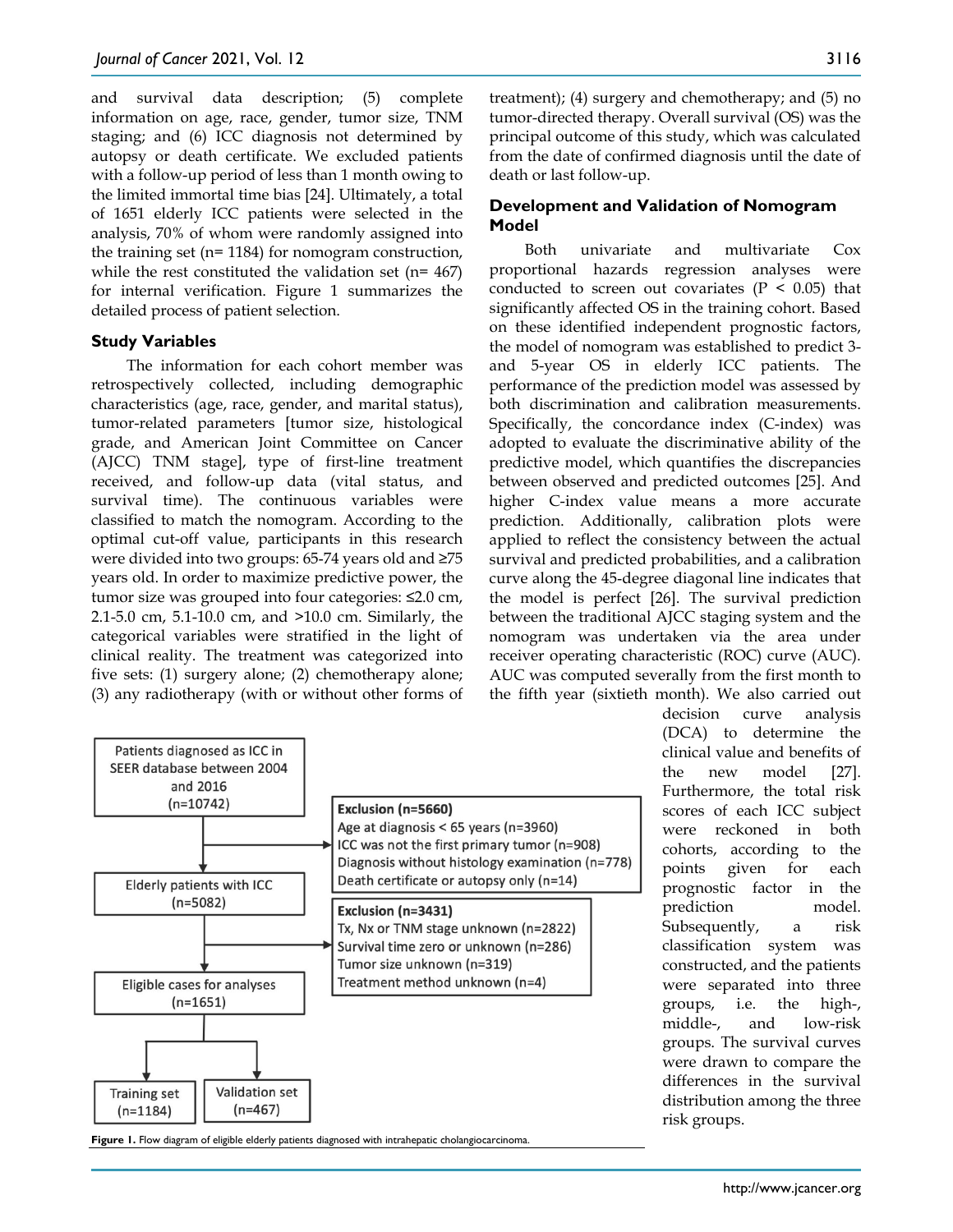**Table 1.** The demographics and characteristics of patients according to treatment received.

| Characteristic                         | Total<br>$(n=1651)$<br>$n$ (%) | $(n=316)$<br>$n$ (%) | $(n=483)$<br>$n$ (%) | Surgery alone Chemo alone Radiation alone<br>$(n=80)$<br>$n$ (%) | None<br>$(n=441)$<br>$n$ (%) | Surgery+<br>chemo<br>$(n=122)$<br>$n$ (%) | Surgery+<br>chemo+<br>radiation<br>$(n=58)$<br>$n$ (%) | Surgery+ Chemo+<br>$(n=10)$<br>$n$ (%) | radiation radiation<br>$(n=141)$<br>$n$ (%) |
|----------------------------------------|--------------------------------|----------------------|----------------------|------------------------------------------------------------------|------------------------------|-------------------------------------------|--------------------------------------------------------|----------------------------------------|---------------------------------------------|
| Age, years                             |                                |                      |                      |                                                                  |                              |                                           |                                                        |                                        |                                             |
| 65-74                                  | 1005                           | 191 (19.0)           | 330 (32.8)           | 38 (3.8)                                                         |                              | 206 (20.5) 101 (10.0)                     | 49 (4.9)                                               | 3(0.3)                                 | 87 (8.7)                                    |
| $\geq$ 75                              | 646                            | 125 (19.3)           | 153(23.7)            | 42(6.5)                                                          | $235(36.4)$ 21 (3.3)         |                                           | 9(1.4)                                                 | 7(1.1)                                 | 54 (8.4)                                    |
| Race                                   |                                |                      |                      |                                                                  |                              |                                           |                                                        |                                        |                                             |
| White                                  | 1312                           | 247 (18.8)           | 385 (29.3)           | 69(5.3)                                                          | 332 (25.3) 108 (8.2)         |                                           | 47(3.6)                                                | 8(0.6)                                 | 116(8.8)                                    |
| Non-White                              | 339                            | 69(20.4)             | 98 (28.9)            | 11(3.2)                                                          | $109(32.2)$ 14 (4.1)         |                                           | 11(3.2)                                                | 2(0.6)                                 | 25(7.4)                                     |
| Gender                                 |                                |                      |                      |                                                                  |                              |                                           |                                                        |                                        |                                             |
| Male                                   | 779                            | 153(19.6)            | 224 (28.8)           | 43(5.5)                                                          | 193 (24.8) 62 (8.0)          |                                           | 30(3.9)                                                | 4(0.5)                                 | 70(9.0)                                     |
| Female                                 | 872                            | 163 (18.7)           | 259 (29.7)           | 37(4.2)                                                          | 248 (28.4) 60 (6.9)          |                                           | 28(3.2)                                                | 6(0.7)                                 | 71(8.1)                                     |
| Marital status                         |                                |                      |                      |                                                                  |                              |                                           |                                                        |                                        |                                             |
| Married                                | 1455                           | 276 (19.0)           | 428 (29.4)           | 69 (4.7)                                                         | 394 (27.1) 103 (7.1)         |                                           | 50(3.4)                                                | 8(0.5)                                 | 127(8.7)                                    |
| Unmarried                              | 151                            | 25(16.6)             | 46(30.5)             | 9(6.0)                                                           | 38(25.2)                     | 15(9.9)                                   | 7(4.6)                                                 | 1(0.7)                                 | 10(6.6)                                     |
| Unknown                                | 45                             | 15(33.3)             | 9(20.0)              | 2(4.4)                                                           | 9(20.0)                      | 4(8.9)                                    | 1(2.2)                                                 | 1(2.2)                                 | 4(8.9)                                      |
| Grade                                  |                                |                      |                      |                                                                  |                              |                                           |                                                        |                                        |                                             |
| Well/Moderately differentiated         | 580                            | 188 (32.4)           | 125(21.6)            | 21(3.6)                                                          | 111(19.1)                    | 66 (11.4)                                 | 32(5.5)                                                | 7(1.2)                                 | 30(5.2)                                     |
| Poorly differentiated/Undifferentiated | 409                            | 93 (22.7)            | 118 (28.9)           | 8(2.0)                                                           | 96(23.5)                     | 45(11.0)                                  | 21(5.1)                                                | 2(0.5)                                 | 26(6.4)                                     |
| Unknown                                | 662                            | 35(5.3)              | 240 (36.3)           | 51(7.7)                                                          | 234 (35.3) 11 (1.7)          |                                           | 5(0.8)                                                 | 1(0.2)                                 | 85 (12.8)                                   |
| Tumor size, cm                         |                                |                      |                      |                                                                  |                              |                                           |                                                        |                                        |                                             |
| $\leq 2.0$                             | 102                            | 26(25.5)             | 19(18.6)             | 1(1.0)                                                           | 26(25.5)                     | 10(9.8)                                   | 12(11.8)                                               | 1(1.0)                                 | 7(6.9)                                      |
| $2.1 - 5.0$                            | 499                            | 120(24.0)            | 107(21.4)            | 28(5.6)                                                          | 141(28.3)                    | 43(8.6)                                   | 19(3.8)                                                | 2(0.4)                                 | 39(7.8)                                     |
| $5.1 - 10.0$                           | 764                            | 135(17.7)            | 245 (32.1)           | 40(5.2)                                                          | 193(25.3)                    | 51(6.7)                                   | 22(2.9)                                                | 7(0.9)                                 | 71 (9.3)                                    |
| >10.0                                  | 286                            | 35(12.2)             | 112(39.2)            | 11(3.8)                                                          | 81 (28.3)                    | 18(6.3)                                   | 5(1.7)                                                 | 0(0.0)                                 | 24(8.4)                                     |
| T stage                                |                                |                      |                      |                                                                  |                              |                                           |                                                        |                                        |                                             |
| <b>T1</b>                              | 655                            | 146 (22.3)           | 163 (24.9)           | 45(6.9)                                                          | 194 (29.6) 40 (6.1)          |                                           | 14(2.1)                                                | 3(0.5)                                 | 50(7.6)                                     |
| T <sub>2</sub>                         | 332                            | 87(26.2)             | 86 (25.9)            | 4(1.2)                                                           | 77(23.2)                     | 37(11.1)                                  | 16(4.8)                                                | 3(0.9)                                 | 22(6.6)                                     |
| T <sub>3</sub>                         | 483                            | 45(9.3)              | 180 (37.3)           | 27(5.6)                                                          | 127 (26.3) 34 (7.0)          |                                           | 19(3.9)                                                | 3(0.6)                                 | 48 (9.9)                                    |
| T <sub>4</sub>                         | 181                            | 38(21.0)             | 54 (29.8)            | 4(2.2)                                                           | 43 (23.8)                    | 11(6.1)                                   | 9(5.0)                                                 | 1(0.6)                                 | 21(11.6)                                    |
| N stage                                |                                |                      |                      |                                                                  |                              |                                           |                                                        |                                        |                                             |
| N <sub>0</sub>                         | 1267                           | 279(22.0)            | 342 (27.0)           | 65(5.1)                                                          | 351(27.7)                    | 81(6.4)                                   | 41(3.2)                                                | 9(0.7)                                 | 99 (7.8)                                    |
| N1                                     | 384                            | 37(9.6)              | 141 (36.7)           | 15(3.9)                                                          | 90(23.4)                     | 41(10.7)                                  | 17(4.4)                                                | 1(0.3)                                 | 42(10.9)                                    |
| M stage                                |                                |                      |                      |                                                                  |                              |                                           |                                                        |                                        |                                             |
| M <sub>0</sub>                         | 1222                           | 301(24.6)            | 279 (22.8)           | 60 (4.9)                                                         | 300 (24.5) 114 (9.3)         |                                           | 57(4.7)                                                | 9(0.7)                                 | 102(8.3)                                    |
| M1                                     | 429                            | 15(3.5)              | 204 (47.6)           | 20(4.7)                                                          | 141 (32.9) 8 (1.9)           |                                           | 1(0.2)                                                 | 1(0.2)                                 | 39(9.1)                                     |

#### **Statistical Analysis**

The descriptive results of the population studied were expressed as frequencies and percentages across treatment groups. A polytomous logistic regression was implemented to estimate clinicopathological features connected with treatment receipt, and to compare each treatment category individually taking the outcome of no treatment category as a reference. The adjusted odds ratios (aORs) with associated 95% confidence intervals (CIs) were used to describe the results of the logistic regression analyses, and OR greater than 1 suggests a higher rate of receiving treatment. Besides, we employed the Kaplan-Meier method for survival analysis stratified by age, and log-rank tests were utilized to evaluate heterogeneity in survival curves. Further Cox regression analyses were adopted to calculate the stratum-specific hazard ratios (HRs) and the corresponding 95% CIs. Comparisons of clinicopathologic variables between the training and validation cohorts were completed using the chi-square test. Also, the optimal cut-off points of the risk classification system were identified with X-tile program [28].

All analyses were performed using SPSS Statistics software 24.0 (IBM Corporation, Chicago, IL), R software 3.6.2 (https://www.rproject.org/), GraphPad Prism 8.0 (San Diego, CA, USA) and X-tile software 3.6.1 (Yale University, New Haven, CT, USA). Results were considered to be statistically significant if two-sided P < 0.05.

# **Results**

# **Patient Characteristics and Treatment Patterns**

In total, 1651 elderly patients with ICC diagnosed from 2004 to 2016 were eligible for analysis. Detailed demographics and characteristics across treatment categories are exhibited in Table 1. Patients aged 65-74 years and ≥75 years accounted for 60.9% and 39.1%, respectively of all the cases. The majority of cases were white (n=1312, 79.5%), female (n=872, 52.8%), and married (n=1455, 88.1%). Moreover, less than half of the patients with known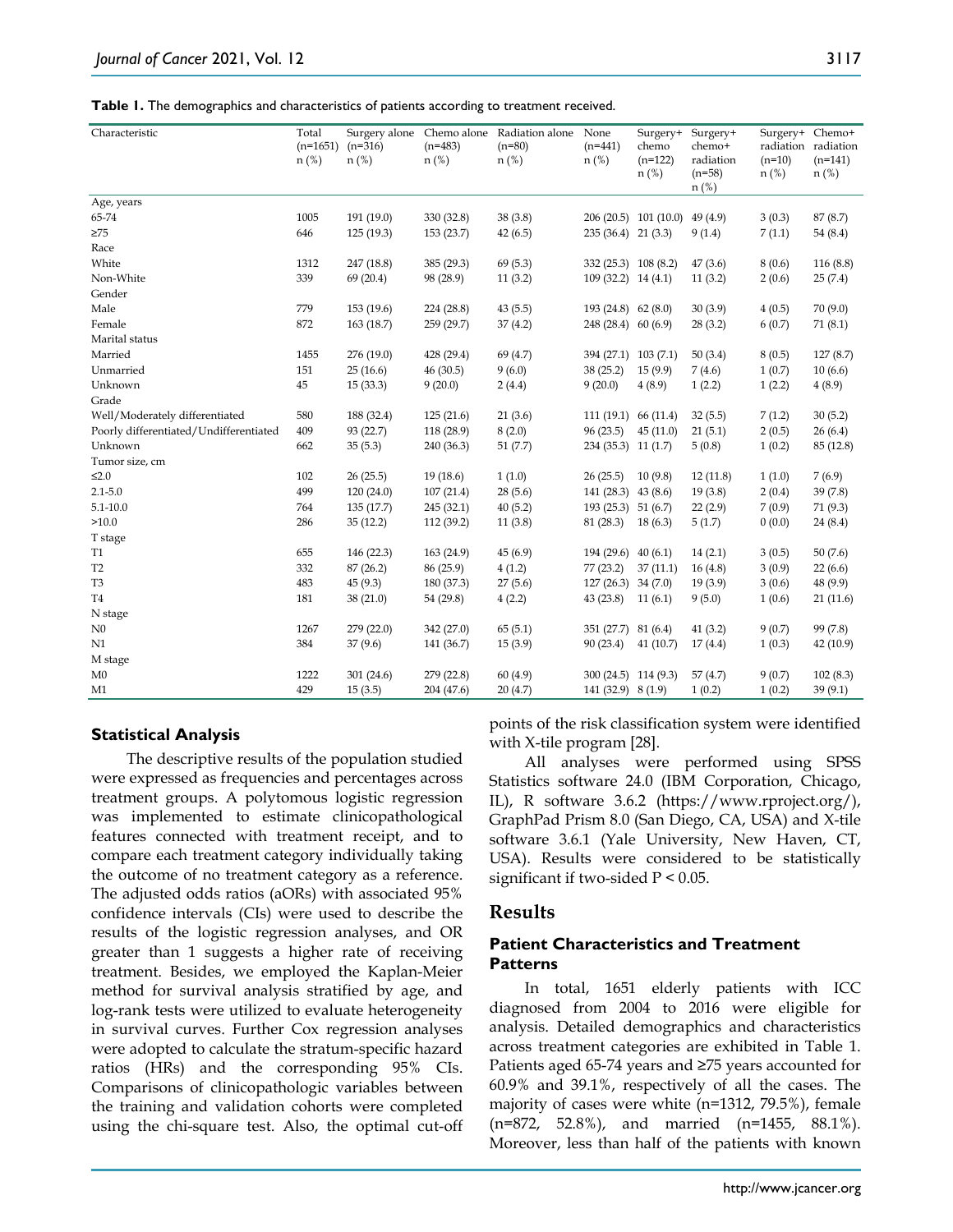cancer grade had poorly differentiated/ undifferentiated tumors. A large proportion of patients presented with middle-sized neoplasms (2.1-10.0 cm, n=1263, 76.5%) and non-metastatic disease. Concerning the therapy mode, the most common treatment for elderly patients was chemotherapy alone (n=483, 29.3%), followed by no tumor-directed treatment (n=441, 26.7%), surgery alone (n=316, 19.1%), radiation treatment with or without other types of therapy (n=289, 17.5%), and surgery plus chemotherapy (n=122, 7.4%). Chemotherapy alone remained the most extensive option for patients aged 65-74 years (n=330, 32.8%), while the largest number of patients aged ≥75 years did not accept any cancer therapy (n=235, 36.4%). Meanwhile, patients aged 65-74 years were more likely to undergo surgery in combination with chemotherapy than those aged  $\geq 75$  years (10.0% vs 3.3%), but the proportion of surgery alone was similar in both age groups (19.0% vs 19.3%). In addition, clinicopathological characteristics of patients in the

training (n=1184) and validation (n= 467) cohorts are summarized in Table S1. Except for race (P=0.022), the other variables were comparable between the two sets  $(P > 0.05)$ .

#### **Polytomous Logistic Regression**

The results of the polytomous logistic regression are given in Table 2. Compared to the 65-74 years age group, patients ≥75 years of age were less likely to receive treatment. There were no differences for any of treatment categories on the basis of gender, marital status, or tumor size. Additionally, patients with poorly differentiated or undifferentiated tumors had less possibility to undergo surgery alone (aOR=0.590; 95% CI: 0.399-0.872; P=0.008). Distant metastasis was associated with a lower probability of receiving therapy for all treatment categories except chemotherapy alone. However, patients with regional lymph node metastasis were prone to accept therapy in all treatment categories except surgery alone.

| Characteristic                                                                                                 | Surgery alone vs. P<br>no<br>treatment, OR (CI) | value no | Chemo alone vs.<br>treatment, OR (CI)                                           | $\mathbf{P}$ | Any radiation vs. no<br>value treatment, OR (CI) | $\mathbf{P}$ | Surgery+chemo vs. no<br>value treatment, OR (CI) | P value |
|----------------------------------------------------------------------------------------------------------------|-------------------------------------------------|----------|---------------------------------------------------------------------------------|--------------|--------------------------------------------------|--------------|--------------------------------------------------|---------|
| Age, years                                                                                                     |                                                 |          |                                                                                 |              |                                                  |              |                                                  |         |
| 65-74                                                                                                          | Ref                                             |          | Ref                                                                             |              | Ref                                              |              | Ref                                              |         |
| $\geq 75$                                                                                                      |                                                 |          | 0.618 (0.446-0.856) 0.004 0.422 (0.320-0.556) 0.000 0.570 (0.418-0.778)         |              |                                                  |              | $0.000$ $0.204$ $(0.120 - 0.346)$                | 0.000   |
| Race                                                                                                           |                                                 |          |                                                                                 |              |                                                  |              |                                                  |         |
| White                                                                                                          | Ref                                             |          | Ref                                                                             |              | Ref                                              |              | Ref                                              |         |
| Non-White                                                                                                      |                                                 |          | $0.881$ $(0.600-1.292)$ $0.515$ $0.751$ $(0.546-1.033)$ $0.079$                 |              | $0.615(0.420-0.901)$                             |              | $0.013$ $0.380$ $(0.202 - 0.713)$                | 0.003   |
| Gender                                                                                                         |                                                 |          |                                                                                 |              |                                                  |              |                                                  |         |
| Male                                                                                                           | Ref                                             |          | Ref                                                                             |              | Ref                                              |              | Ref                                              |         |
| Female                                                                                                         |                                                 |          | 0.785 (0.568-1.085) 0.143 1.003 (0.766-1.313) 0.985 0.773 (0.569-1.051)         |              |                                                  | 0.100        | $0.811(0.523 - 1.257)$                           | 0.348   |
| Marital status                                                                                                 |                                                 |          |                                                                                 |              |                                                  |              |                                                  |         |
| Married                                                                                                        | Ref                                             |          | Ref                                                                             |              | Ref                                              |              | Ref                                              |         |
| Unmarried                                                                                                      |                                                 |          | 0.869 (0.490-1.542) 0.632 1.083 (0.679-1.727) 0.737 1.035 (0.609-1.759)         |              |                                                  | 0.899        | 1.461 (0.731-2.920)                              | 0.283   |
| Unknown                                                                                                        |                                                 |          | 2.783 (1.058-7.319) 0.038 1.095 (0.421-2.848) 0.853 1.787 (0.662-4.827)         |              |                                                  |              | $0.252$ 2.133 $(0.566 - 8.033)$                  | 0.263   |
| Grade                                                                                                          |                                                 |          |                                                                                 |              |                                                  |              |                                                  |         |
| Well/Moderately differentiated                                                                                 | Ref                                             |          | Ref                                                                             |              | Ref                                              |              | Ref                                              |         |
| Poorly differentiated/Undifferentiated 0.590 (0.399-0.872) 0.008 0.976 (0.665-1.432) 0.902 0.679 (0.437-1.055) |                                                 |          |                                                                                 |              |                                                  | 0.085        | $0.761(0.462 - 1.254)$                           | 0.285   |
| Unknown                                                                                                        |                                                 |          | $0.100 (0.064 - 0.154) 0.000 0.902 (0.653 - 1.245) 0.529 0.783 (0.549 - 1.116)$ |              |                                                  |              | $0.176$ $0.090$ $(0.045 - 0.180)$                | 0.000   |
| Tumor size, cm                                                                                                 |                                                 |          |                                                                                 |              |                                                  |              |                                                  |         |
| $\leq 2.0$                                                                                                     | Ref                                             |          | Ref                                                                             |              | Ref                                              |              | Ref                                              |         |
| $2.1 - 5.0$                                                                                                    |                                                 |          | 0.834 (0.430-1.617) 0.591 1.100 (0.571-2.122) 0.776 0.816 (0.427-1.560)         |              |                                                  | 0.538        | 0.738 (0.306-1.780)                              | 0.498   |
| $5.1 - 10.0$                                                                                                   |                                                 |          | 0.952 (0.491-1.846) 0.885 1.751 (0.919-3.335) 0.088 0.971 (0.511-1.844)         |              |                                                  | 0.928        | $0.828(0.342 - 2.003)$                           | 0.675   |
| >10.0                                                                                                          |                                                 |          | 0.569 (0.268-1.210) 0.143 1.661 (0.839-3.290) 0.146 0.558 (0.272-1.142)         |              |                                                  |              | $0.110$ $0.553$ $(0.206 - 1.480)$                | 0.238   |
| T stage                                                                                                        |                                                 |          |                                                                                 |              |                                                  |              |                                                  |         |
| <b>T1</b>                                                                                                      | Ref                                             |          | Ref                                                                             |              | Ref                                              |              | Ref                                              |         |
| T <sub>2</sub>                                                                                                 |                                                 |          | 1.622 (1.066-2.469) 0.024 1.263 (0.857-1.859) 0.238 0.993 (0.633-1.556)         |              |                                                  |              | $0.975$ 2.011 (1.137-3.555)                      | 0.016   |
| T <sub>3</sub>                                                                                                 |                                                 |          | 0.616 (0.392-0.968) 0.036 1.253 (0.898-1.750) 0.185 1.401 (0.955-2.055)         |              |                                                  |              | $0.084$ 1.253 (0.702-2.237)                      | 0.445   |
| T <sub>4</sub>                                                                                                 |                                                 |          | 1.778 (1.026-3.083) 0.040 1.211 (0.755-1.943) 0.427 1.593 (0.944-2.686)         |              |                                                  |              | $0.081$ 1.253 (0.557-2.819)                      | 0.586   |
| N stage                                                                                                        |                                                 |          |                                                                                 |              |                                                  |              |                                                  |         |
| N <sub>0</sub>                                                                                                 | Ref                                             |          | Ref                                                                             |              | Ref                                              |              | Ref                                              |         |
| N1                                                                                                             |                                                 |          | 0.620 (0.393-0.978) 0.040 1.413 (1.027-1.943) 0.033 1.455 (1.008-2.100)         |              |                                                  | 0.045        | 2.107 (1.288-3.449)                              | 0.003   |
| M stage                                                                                                        |                                                 |          |                                                                                 |              |                                                  |              |                                                  |         |
| M <sub>0</sub>                                                                                                 | Ref                                             |          | Ref                                                                             |              | Ref                                              |              | Ref                                              |         |
| M1                                                                                                             |                                                 |          | 0.130 (0.073-0.232) 0.000 1.369 (1.029-1.822) 0.031 0.500 (0.348-0.718)         |              |                                                  |              | $0.000$ $0.152$ (0.070-0.329)                    | 0.000   |

**Table 2.** Polytomous logistic regression for each treatment group (vs. no therapy) as the dependent variable of interest.

OR >1 indicates higher odds of receiving treatment. CI, confidence interval; OR, odds ratio; Ref, reference.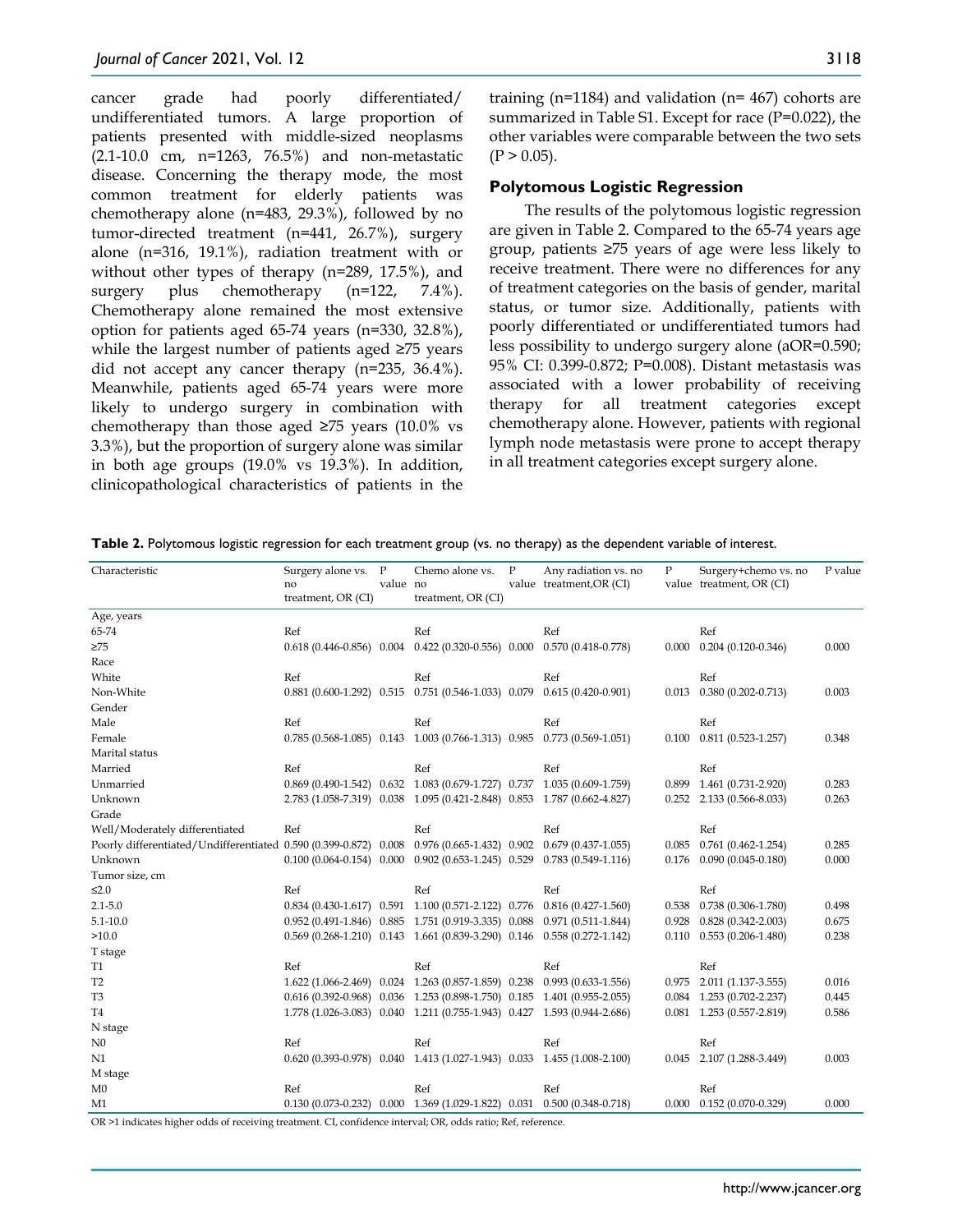**Table 3.** Adjusted hazard ratio for different treatment in elderly patients according to age groups.

| Treatment       | 65-74 years |             |         | $\geq$ 75 vears |             |         |  |
|-----------------|-------------|-------------|---------|-----------------|-------------|---------|--|
|                 | ΗR          | 95% CI      | P value | HR              | 95% CI      | P value |  |
| Surgery alone   | Ref         |             |         | Ref             |             |         |  |
| Surgery + Chemo | 0.839       | 0.600-1.175 | 0.307   | 1.017           | 0.561-1.843 | 0.957   |  |
| Chemo only      | 1.647       | 1.271-2.134 | 0.000   | 1.960           | 1.422-2.701 | 0.000   |  |
| Any radiation   | 1.324       | 1.007-1.741 | 0.045   | 1.565           | 1.116-2.194 | 0.009   |  |
| No therapy      | 4.278       | 3.292-5.560 | 0.000   | 4.154           | 3.064-5.631 | 0.000   |  |

95% CI, 95% confidence interval; HR, hazard ratio; Ref, reference.

|  |  | Table 4. Univariate and multivariate Cox regression analyses of overall survival in the training set. |
|--|--|-------------------------------------------------------------------------------------------------------|
|--|--|-------------------------------------------------------------------------------------------------------|

| Variable                               | Univariate analysis |             |         | Multivariate analysis |             |         |
|----------------------------------------|---------------------|-------------|---------|-----------------------|-------------|---------|
|                                        | HR                  | 95% CI      | P value | HR                    | 95% CI      | P value |
| Age, years                             |                     |             | 0.001   |                       |             | 0.011   |
| 65-74                                  | Ref                 |             |         | Ref                   |             |         |
| $\geq 75$                              | 1.256               | 1.100-1.435 | 0.001   | 1.197                 | 1.042-1.375 | 0.011   |
| Race                                   |                     |             | 0.370   |                       |             |         |
| White                                  | Ref                 |             |         |                       |             |         |
| Non-White                              | 1.075               | 0.918-1.258 | 0.370   |                       |             |         |
| Gender                                 |                     |             | 0.046   |                       |             | 0.010   |
| Male                                   | Ref                 |             |         | Ref                   |             |         |
| Female                                 | 0.875               | 0.768-0.997 | 0.046   | 0.840                 | 0.736-0.959 | 0.010   |
| Marital status                         |                     |             | 0.185   |                       |             |         |
| Married                                | Ref                 |             |         |                       |             |         |
| Unmarried                              | 0.888               | 0.703-1.120 | 0.315   |                       |             |         |
| Unknown                                | 0.710               | 0.465-1.084 | 0.113   |                       |             |         |
| Grade                                  |                     |             | 0.000   |                       |             | 0.001   |
| Well/Moderately differentiated         | Ref                 |             |         | Ref                   |             |         |
| Poorly differentiated/Undifferentiated | 1.534               | 1.288-1.826 | 0.000   | 1.342                 | 1.124-1.601 | 0.001   |
| Unknown                                | 1.750               | 1.501-2.040 | 0.000   | 1.288                 | 1.096-1.513 | 0.002   |
| Tumor size, cm                         |                     |             | 0.000   |                       |             | 0.000   |
| $\leq 2.0$                             | Ref                 |             |         | Ref                   |             |         |
| $2.1 - 5.0$                            | 1.344               | 0.955-1.890 | 0.090   | 1.407                 | 0.998-1.982 | 0.051   |
| $5.1 - 10.0$                           | 1.686               | 1.211-2.349 | 0.002   | 1.676                 | 1.195-2.350 | 0.003   |
| >10.0                                  | 2.261               | 1.587-3.220 | 0.000   | 2.026                 | 1.408-2.916 | 0.000   |
| T stage                                |                     |             | 0.000   |                       |             | 0.000   |
| <b>T1</b>                              | Ref                 |             |         | Ref                   |             |         |
| T <sub>2</sub>                         | 1.082               | 0.894-1.309 | 0.416   | 1.272                 | 1.047-1.545 | 0.015   |
| T <sub>3</sub>                         | 1.668               | 1.424-1.953 | 0.000   | 1.416                 | 1.191-1.682 | 0.00    |
| T <sub>4</sub>                         | 1.710               | 1.380-2.119 | 0.000   | 1.456                 | 1.167-1.816 | 0.001   |
| N stage                                |                     |             | 0.000   |                       |             | 0.002   |
| $_{\rm N0}$                            | Ref                 |             |         | Ref                   |             |         |
| N1                                     | 1.469               | 1.257-1.716 | 0.000   | 1.288                 | 1.094-1.517 | 0.002   |
| M stage                                |                     |             | 0.000   |                       |             | 0.000   |
| M <sub>0</sub>                         | Ref                 |             |         | Ref                   |             |         |
| M1                                     | 2.243               | 1.938-2.595 | 0.000   | 1.669                 | 1.423-1.958 | 0.000   |
| Treatment                              |                     |             | 0.000   |                       |             | 0.000   |
| No therapy                             | Ref                 |             |         | Ref                   |             |         |
| Surgery alone                          | 0.212               | 0.171-0.262 | 0.000   | 0.251                 | 0.200-0.315 | 0.000   |
| Chemo only                             | 0.506               | 0.428-0.599 | 0.000   | 0.399                 | 0.334-0.476 | 0.000   |
| Any radiation                          | 0.356               | 0.291-0.435 | 0.000   | 0.340                 | 0.276-0.419 | 0.000   |
| Surgery + Chemo                        | 0.204               | 0.150-0.278 | 0.000   | 0.226                 | 0.164-0.311 | 0.000   |

95% CI, 95% confidence interval; HR, hazard ratio; Ref, reference.

# **Survival Outcomes of Different Treatments for Elderly Patients**

Compared with the age group of 65‐74 years, patients aged ≥75 years had a significantly shorter median OS  $(9.0 \text{ months vs } 12.0 \text{ months}, P = 0.000)$ . The respective 1-, 3- and 5-year OS rates for patients aged 65-74 years were 48.1%, 20.0%, and 13.7%; and 39.7%, 13.0% and 9.4% for those aged ≥75 years (Figure S1).

The results of survival analysis stratified by age across different treatment categories are displayed in Figure S2 as survival curves and in Table 3 as the corresponding adjusted hazard ratios. Also, Table S2 lists the P values for paired comparison of therapeutic methods. Patients 66-74 years of age who underwent surgery alone had a median survival of 30 months, surgery combined with chemotherapy 26 months, radiotherapy with or without other treatment modalities 17 months, chemotherapy alone 10 months, and no therapy 3 months. Nevertheless, the median OS for patients aged ≥75 years was 21, 25, 14, 9, and 4, respectively. The stratified HRs further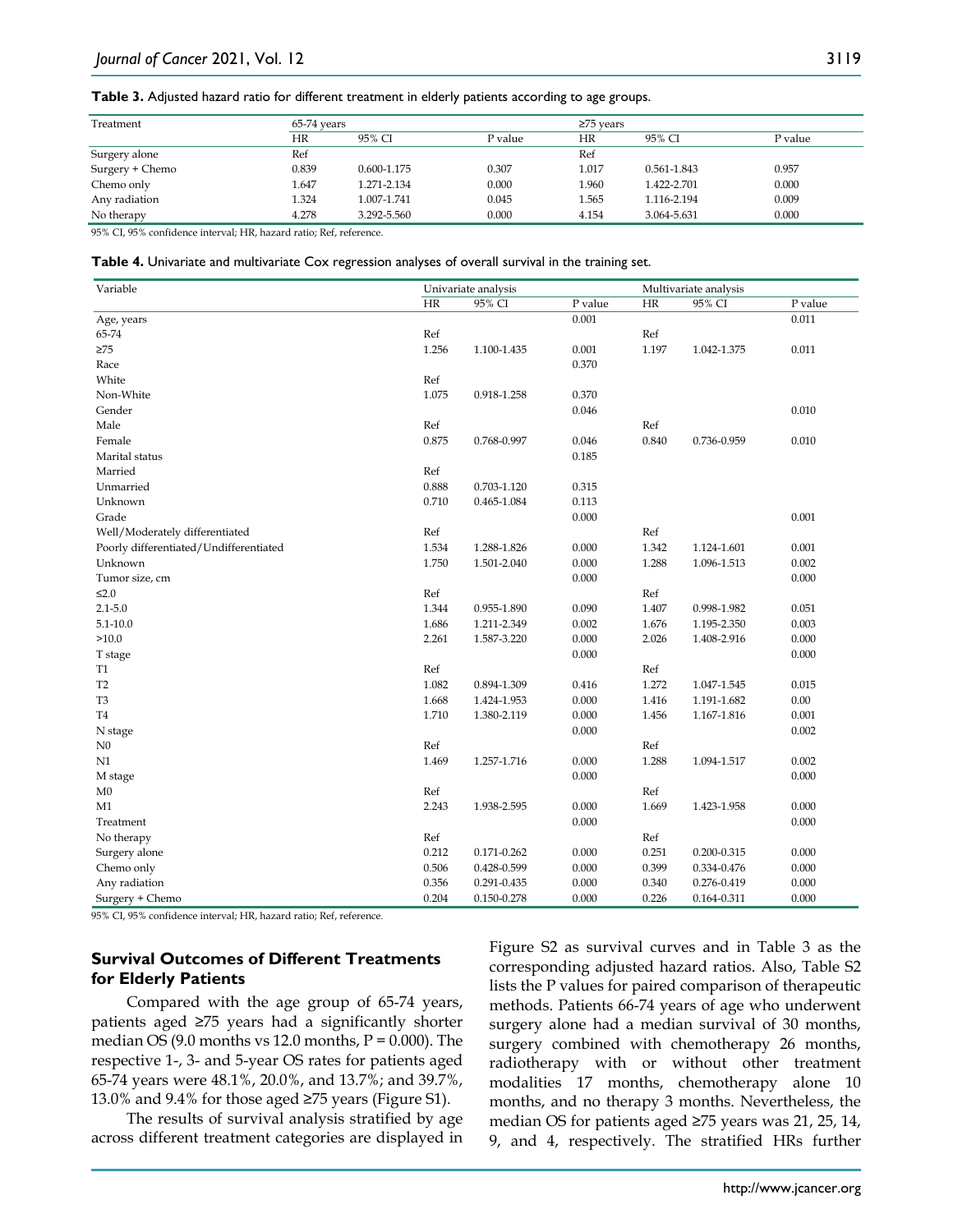uncovered that survival among patients undergoing surgery was significantly better than among those receiving chemotherapy alone, radiotherapy, or no treatment in the two age groups, while there were no significant differences in prognosis between patients treated with surgery alone and those treated with surgery plus chemotherapy (both  $P > 0.05$ ). Besides, patients who did not receive any tumor-directed therapy had the highest risk of death, which was more prominent among patients 65-74 years of age (HR=4.278; 95% CI: 3.292-5.560; P=0.000) in comparison with those aged ≥75 years (HR=4.154; 95% CI: 3.064-5.631; P=0.000).

#### **Screening for Prognostic Factors for OS**

To further explore the independent predictors of prognosis in elderly patients, univariate and multivariate Cox analyses were performed in the training cohort (n= 1184) as presented in Table 4. The univariate survival analysis demonstrated that all variables except race and marital status were markedly associated with OS. Subsequently, relevant factors with  $P < 0.05$  in the univariate analysis were included in the multivariate model. After multivariate analysis, age, gender, grade, tumor size, T stage, N stage, M stage, and treatment remained significant independent prognostic factors for OS (P < 0.05).

#### **Construction and Validation of the Nomogram**

A prognostic nomogram integrating all determinants was established for the prediction of OS at 3 and 5 years based on the training set (Figure 2). Each level of the selected variables is assigned a score on the Points scale in the light of its prognostic value, and the total point can be simply acquired by summing the score of each factor. The estimated probability of 3- and 5-year OS corresponding to this total score is determined for each individual elderly patient.

The predictive model was then internally validated in the validation dataset. The C-index for prediction of OS was 0.725 (95% CI, 0.705–0.745) in the training set, and 0.724 (95% CI, 0.695–0.753) in the validation set, manifesting accurate capability in prognosis predicting. Meanwhile, the calibration curves for the probability of survival at 3 and 5 years exhibited excellent agreement between the actual and predicted outcomes in both the training cohort and validation cohort (Figure 3). Furthermore, the integrated AUC of the model revealed better discriminative ability in comparison to that of the traditional AJCC TNM staging (training set: 0.842 vs. 0.786, P = 0.009; validation set: 0.913 vs. 0.751, P = 0.000; Figure 4). Importantly, the results of DCA illustrated that our nomogram had larger net benefits and clinical applicability in predicting 3- and 5-year OS than the AJCC stage model (Figure S3). According to the risk classification system, the patients were divided into three groups (low-risk group: 70-174 points; middle-risk group: 175-253 points; high-risk group: 254-328 points). In the training cohort, the median OS time of patients among the three sets were 24, 7, and 2 months, respectively. Similarly, in the validation cohort, the median survival duration for the three risk groups were 21, 9, and 2 months, respectively. And the survival curves between the three risk groups were clearly separated (P < 0.0001, Figure 5), which implied a stronger correlation between the lower risk of patients and the reduction in overall mortality for both cohorts.



Figure 2. Nomogram for predicting 3- and 5-year overall survival (OS) of patients with intrahepatic cholangiocarcinoma and an example of how to use the nomogram. Each category of the predictors is assigned a score on the Points scale. The sum of these scores is located on the Total points scale and a vertical line is drawn downward to determine the specific probability of 3- and 5-year OS.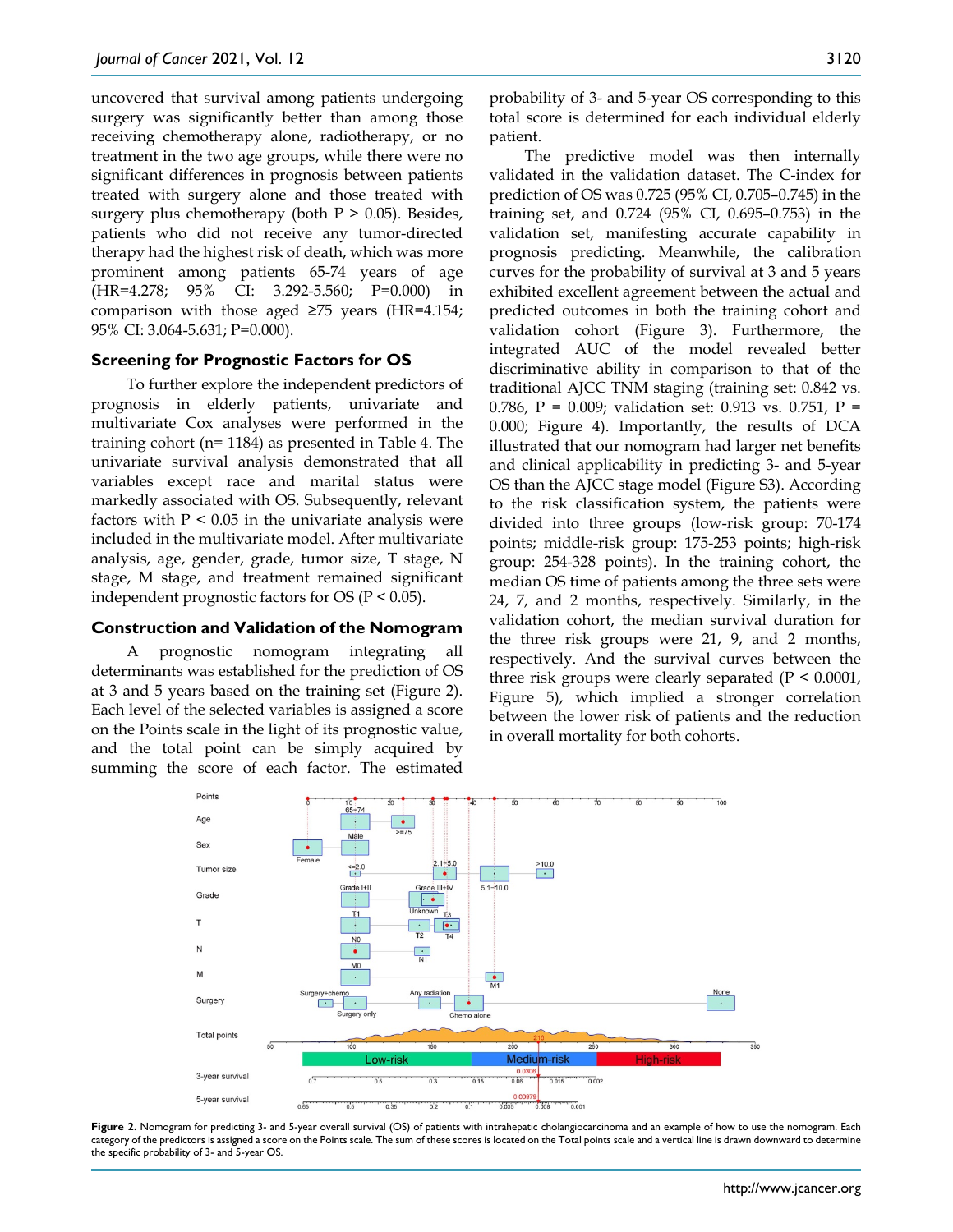

Figure 3. Calibration curves of the nomogram for predicting overall survival (OS) in elderly intrahepatic cholangiocarcinoma patients. Calibration curves for the training cohort at 3 years **(A)** and 5 years **(B)**. Calibration curves for the validation cohort at 3 years **(C)** and 5 years **(D)**. The x-axis represents the nomogram-predicted probability of OS; the y-axis represents the actual OS probability. The plots along the diagonal 45‐degree line indicate a perfect calibration model in which the predicted probabilities are identical to the actual outcomes. Vertical bars indicate 95% confidence intervals.



**Figure 4.** Area under the curve (AUC) models for comparing the predictive ability between the nomogram and TNM stage. **(A)** The nomogram and TNM stage in the training cohort; **(B)** The nomogram and TNM stage in the validation cohort. AUC was calculated for every month from the first to the 60th month.



Figure 5. Kaplan-Meier survival curves for three populations (low-risk group, middle-risk group, and high-risk group) of patients classified by prognostic total score calculated from the nomogram in the training cohort **(A)** and validation cohort **(B)**.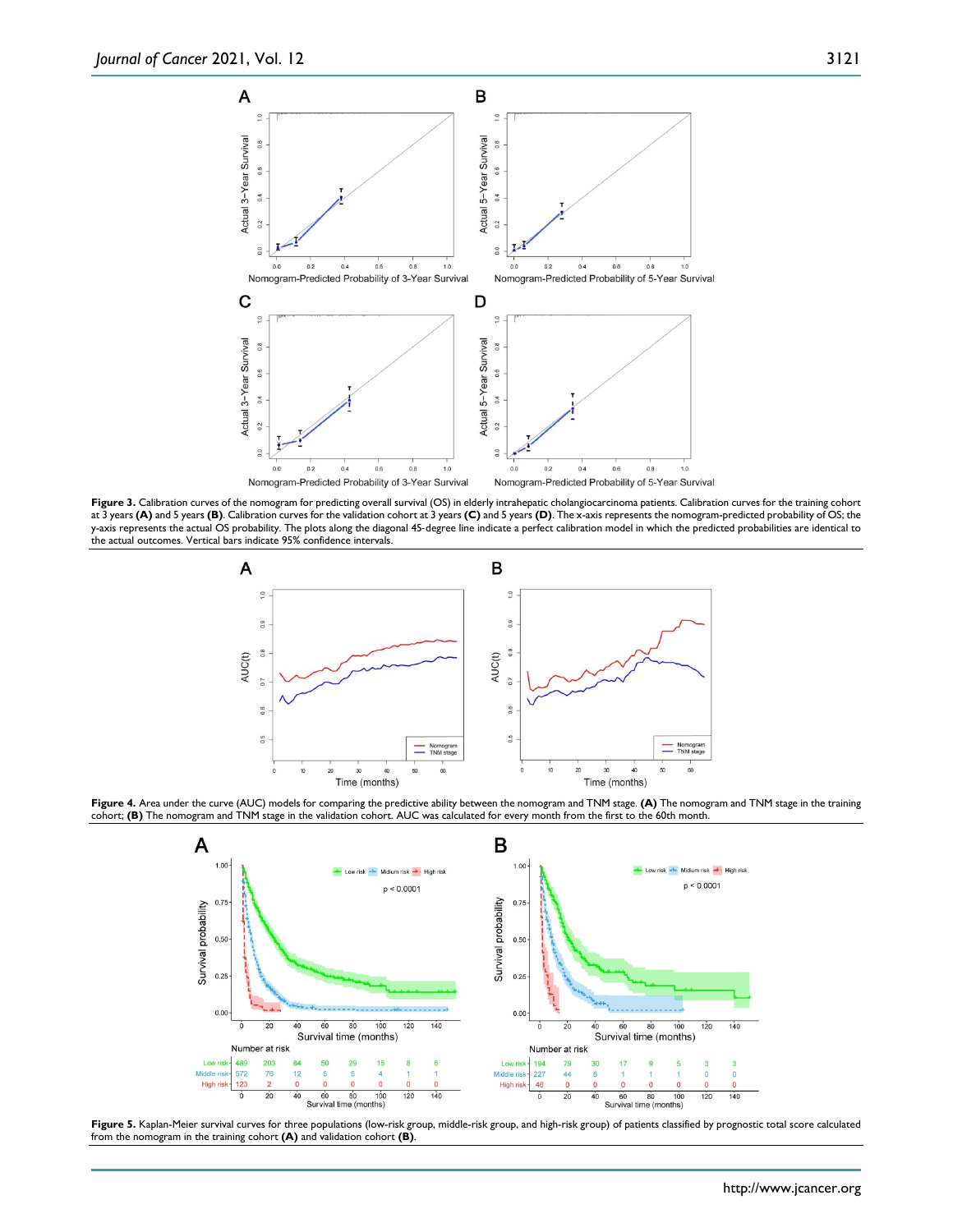#### **Development of Webserver**

Moreover, for the sake of facilitating clinical use, an online version of the nomogram was provided at https://hanlong.shinyapps.io/elderly\_icc/ (Figure S4), which can not only predict individualized survival more conveniently and accurately through inputting relevant clinical characteristics, but also avoid errors caused by manual measurement.

# **Discussion**

With the increased incidence of ICC and the growth of aging population, the management of elderly ICC patients has gradually become a momentous global problem. It is well known that elderly patients tend to perform worse health conditions, malnutrition, reduced performance status, decreased physiological reserve, and more comorbidities, which makes them more vulnerable to stress events and less tolerant to treatments [7]. In addition, given the high lethality of ICC, the life expectancy of elderly patients with ICC is more limited even after successful radical operation, resulting in a more negative attitude towards the treatment of elderly ICC patients [8, 9]. Based on these premises, the elderly ICC patient population represents a highly heterogeneous group where therapeutic decisions are more complicated. To our knowledge, this study is the first attempt to delineate the treatment paradigms and their prognostic role among a population-based cohort of elderly patients with ICC.

From the results of the current research, less aggressive treatment options such as chemotherapy alone and supportive care were utilized in more than half of all patients (56.0%), and a considerable portion of patients did not accept any tumor-directed therapy even in the early stage of the disease. Additionally, our logistic regression analysis suggested that patients aged ≥75 years preferred to receive supportive care in comparison with patients aged 65-74 years. It seemed conservative for the elderly patient population to choose aggressive treatments, especially among patients aged ≥75 years. Such phenomenon might be explained by the concerns of serious side effects associated with the increase of age in the real world. As indicated earlier, the median survival time and the 3/5 year survival rates of patients aged 75 years and over were worse than those of patients aged 65-74, and older age was recognized as one of the independent poor prognostic factors, which was supported by other studies[18, 29]. Consequently, it was recommended to take patient age into consideration when making clinical

treatment strategy decisions because of the short expected life.

In addition to age, treatment patterns were also demonstrated to be significantly linked to OS in elderly ICC patients. While some previous studies reported that the risk of complications and mortality after liver surgery increased with age [7, 12], younger and elderly patients undergoing surgical resection for ICC had a similar long-term outcome [7, 14]. Likewise, another retrospective study from Canada compared outcomes in older (n=592) and younger (n=321) patients with biliary tract cancers treated with surgery and found no difference in survival between the two groups [30]. According to our current research, the prognosis of patients treated with surgery alone or combined treatment was greatly superior to that of patients treated with chemotherapy alone, radiotherapy, or supportive care in the two age groups, which revealed that surgery conferred an obvious survival advantage for elderly patients with ICC. Nevertheless, it was not yet known which subgroups of patients could profit from surgical resection, but a retrospective database cohort study by Tran Cao et al. indicated that surgery, even in the presence of positive lymph nodes, was correlated with a remarkable improvement in OS compared to non-operative therapy [31]. This further proofs that surgery, as an active treatment option, should not be abandoned among the selected patients.

The role of adjuvant chemotherapy in resection of ICC remains poorly defined due to the lack of evidence from prospective randomized controlled trials. Some authors held that the application of adjuvant chemotherapy failed to increase survival outcomes and might even have an adverse prognostic impact on elderly ICC patients [7, 9, 32], whereas others believed that the addition of chemotherapy conferred a clear survival benefit, particularly in high-risk patients who had lymph node metastasis or positive surgical margins [33-35]. Of note, our study found no significant difference in survival between patients who underwent surgery only and those who underwent surgery plus chemotherapy in both age groups, manifesting that elderly ICC patients did not derive additional survival benefits from adjuvant chemotherapy. The reason for this observation is undoubtedly complex and multi-factorial, but the main one may be that ICC is not very sensitive to chemotherapy drugs. Taken together, adjuvant chemotherapy with increased toxicity may not be suitable for all elderly patients with resectable ICC. However, well-designed prospective clinical studies of high quality in the elderly population are required to corroborate our findings.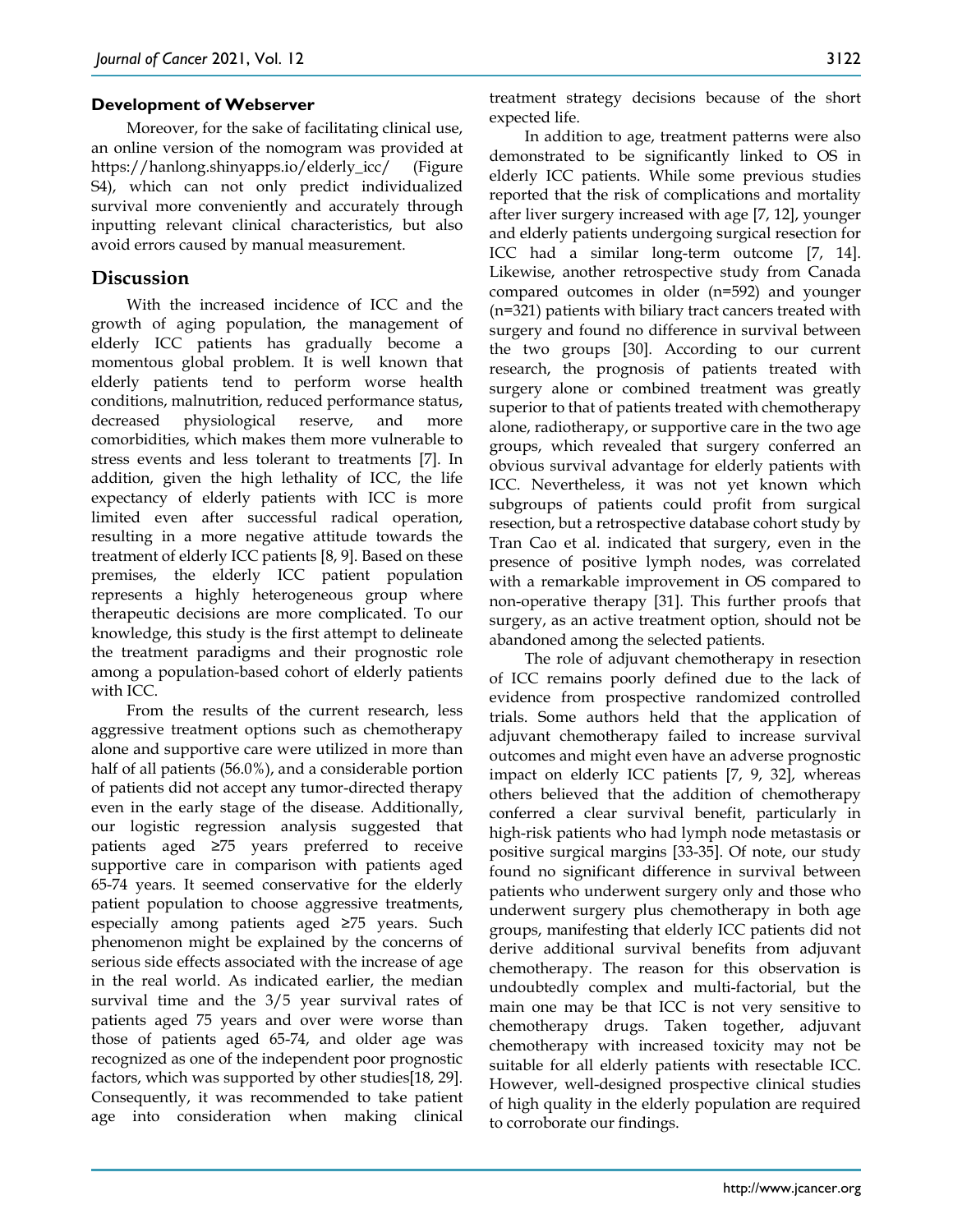Although surgical resection leads to a positive improvement in survival, the majority of cases are unresectable at the time of diagnosis and are not candidates for surgery [36]. As expected, chemotherapy alone was the predominant therapy employed in elderly ICC patients. This was consistent with the current National Comprehensive Cancer Network (NCCN) guidelines [37] in which chemotherapy is the preferred form of treatment for metastatic or unresectable disease. Similar to previous reports [3, 9, 36], the use of chemotherapy in both 65-74 years and ≥75 years groups was related to a more favorable survival compared with supportive therapy. As for radiation therapy, its exact efficacy in the treatment of ICC is still uncertain and controversial. Hence, the treatment involving radiotherapy was only utilized in a small proportion of patients. Moreover, our analysis uncovered that in both age groups, radiation therapy helped to prolong survival of patients when compared to no treatment, which was in line with several prior studies [38, 39]. Based on these facts, chemotherapy or radiotherapy should not be discarded in a selected group of elderly patients as an aggressive option.

Apart from age and treatment mode, we also determined that patient gender, tumor size, degree of tumor differentiation, and TNM stage were independent predictors of prognosis in elderly ICC patients. All of these easily accessible risk factors were incorporated into a brief nomogram model to better predict outcomes and assist in the development of individualized treatment strategies. Notably, our prognostic nomogram harbored excellent discriminative power and accuracy in both training and validation cohorts based on the findings of C-indexes and calibration curves. More importantly, this nomogram displayed a more accurate prediction for prognosis compared to the conventional AJCC stage system according to AUC analysis (training group:  $0.842$  vs.  $0.786$ ,  $P = 0.009$ ; validation group: 0.913 vs. 0.751,  $P = 0.000$ ). Analogously, by adopting DCA, it was fully verified that the established nomogram had higher clinical application value than the AJCC stage. Furthermore, the risk classification system produced by our nomogram could distinguish elderly ICC patients with different levels of risk more accurately and help to provide a more reasonable and appropriate follow-up schedule for patients in different subgroups. Although further well-designed prospective randomized clinical trials are needed to corroborate our observations, we believe that our prognostic model is highly feasible and valuable in estimating personalized clinical outcomes of elderly ICC patients and instructing clinical therapy.

Inevitably, our present study has several limitations that should be considered. First, some important factors affecting the prognosis of the elderly, including health status and comorbidity, were unavailable through the SEER database. The comprehensive geriatric assessment (CGA), as a critical part of treatment decision-making for elderly patients with cancer, was advocated to be used combined with prediction models in the future, which will achieve a better balance between patient survival and living quality[40, 41]. Besides, certain additional clinical variables, such as vascular/periductal invasion and serum tumor markers, might also have a potential role in offering prognostic information [4, 7, 32]. However, this nomogram did not contain these variables owing to the inherent defects of the database. Third, details about treatment were lacking, such as the order of the therapy, resection margins, the specific chemotherapy and radiation contents, treatment toxicity, and treatment willingness of patients, which should be determined in future research. Fourth, there was a possibility of selection bias in therapeutic strategies because of the nature of a retrospective study design. For instance, the non-random treatment allocation could potentially confound survival analysis. Lastly, we only validated this nomogram internally. Although the predictive model requires continued refinement and improvement, its current form may be useful in assisting clinicians to select optimal treatment decisions and formulate appropriate follow-up strategies. Therefore, it is necessary to utilize follow-up data from other well-defined populations for further evaluation.

# **Conclusion**

In summary, this study indicated that aggressive treatment should not be discarded, which conferred better prognosis even in patients ≥75 years of age. Moreover, based on independent predictors, the proposed nomogram was pragmatic and reliable for precisely predicting 3-year and 5-year OS, which could help the clinician to provide tailored treatment and to improve prognostic assessment for each patient. Nevertheless, evidence from large-scale prospective validation studies is strongly required to generalize the application of the nomogram.

# **Abbreviations**

CCA: Cholangiocarcinoma; ICC: Intrahepatic cholangiocarcinoma; AJCC: American Joint Committee on Cancer; TNM: tumor-node-metastasis; SEER: Surveillance, Epidemiology, and End Results; NCI: National Cancer Institute; ICDO-3: International Classification of Diseases for Oncology, 3rd Edition;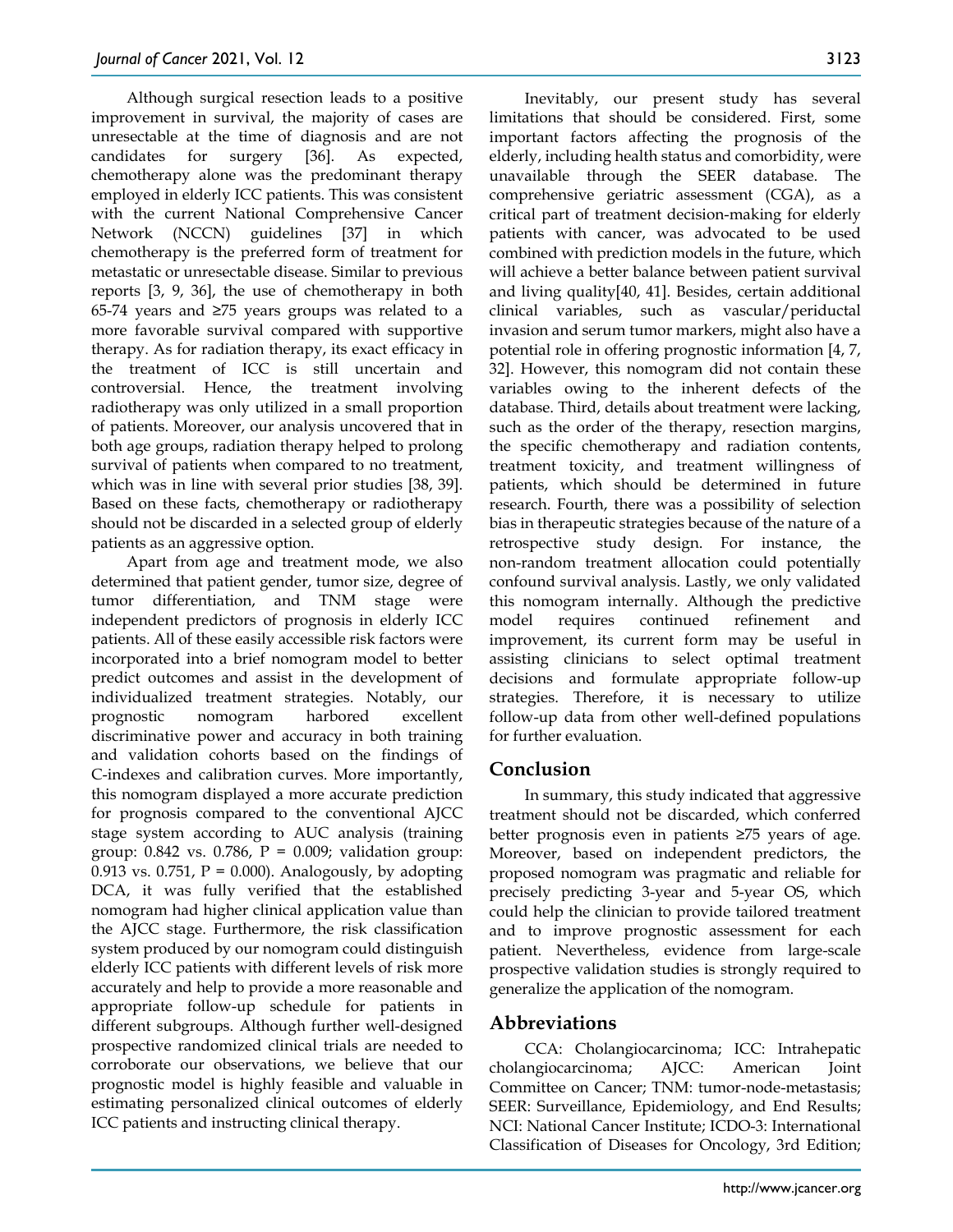OS: Overall survival; C-index: concordance index; ROC: receiver operating characteristic; AUC: area under receiver operating characteristic curve; DCA: decision curve analysis; aORs: adjusted odds ratios; CIs: confidence intervals; HRs: hazard ratios; NCCN: National Comprehensive Cancer Network; CGA: comprehensive geriatric assessment.

# **Supplementary Material**

Supplementary figures and tables. http://www.jcancer.org/v12p3114s1.pdf

#### **Acknowledgements**

We would like to thank the researchers and study participants for their contributions.

#### **Funding**

This project was supported by grant from Key Medical Talents of Jiangsu Province (No. ZDRCA2016034) (to LM).

#### **Author Contributions**

HZ and SZ contributed to the conception and design. HZ, KJ and WW collected data. KJ and JZ did the statistical analysis. CZ and RT completed the figures. HZ and KJ drafted the manuscript. LM contributed with a critical revision of the manuscript. All authors reviewed and approved the final manuscript.

### **Competing Interests**

The authors have declared that no competing interest exists.

#### **References**

- Rizvi S, Khan SA, Hallemeier CL, Kelley RK, Gores GJ. Cholangiocarcinoma evolving concepts and therapeutic strategies. Nat Rev Clin Oncol. 2018; 15: 95-111.
- 2. Rizvi S, Gores GJ. Pathogenesis, diagnosis, and management of cholangiocarcinoma. Gastroenterology. 2013; 145: 1215-29.
- 3. Zhang H, Yang T, Wu M, Shen F. Intrahepatic cholangiocarcinoma: Epidemiology, risk factors, diagnosis and surgical management. Cancer Lett. 2016; 379: 198-205.
- 4. Wang Y, Li J, Xia Y, Gong R, Wang K, Yan Z, et al. Prognostic nomogram for intrahepatic cholangiocarcinoma after partial hepatectomy. J Clin Oncol. 2013; 31: 1188-95.
- 5. Yamashita S, Koay EJ, Passot G, Shroff R, Raghav KP, Conrad C, et al. Local therapy reduces the risk of liver failure and improves survival in patients with intrahepatic cholangiocarcinoma: A comprehensive analysis of 362 consecutive patients. Cancer. 2017; 123: 1354-62.
- 6. Spolverato G, Kim Y, Ejaz A, Alexandrescu S, Marques H, Aldrighetti L, et al. Conditional Probability of Long-term Survival After Liver Resection for Intrahepatic Cholangiocarcinoma: A Multi-institutional Analysis of 535 Patients. JAMA Surg. 2015; 150: 538-45.
- 7. Vitale A, Spolverato G, Bagante F, Gani F, Popescu I, Marques HP, et al. A multi-institutional analysis of elderly patients undergoing a liver resection for intrahepatic cholangiocarcinoma. J Surg Oncol. 2016; 113: 420-6.
- 8. Balducci L. Studying cancer treatment in the elderly patient population. Cancer Control. 2014; 21: 215-20.
- 9. Dhanasekaran R, Hemming AW, Zendejas I, George T, Nelson DR, Soldevila-Pico C, et al. Treatment outcomes and prognostic factors of intrahepatic cholangiocarcinoma. Oncol Rep. 2013; 29: 1259-67.
- 10. Kelley RK, Bridgewater J, Gores GJ, Zhu AX. Systemic therapies for intrahepatic cholangiocarcinoma. J Hepatol. 2020; 72: 353-63.
- 11. Phan K, An VV, Ha H, Phan S, Lam V, Pleass H. Hepatic resection for malignant liver tumours in the elderly: a systematic review and meta-analysis. ANZ J Surg. 2015; 85: 815-22.
- 12. de la Fuente SG, Bennett KM, Scarborough JE. Functional status determines postoperative outcomes in elderly patients undergoing hepatic resections. J Surg Oncol. 2013; 107: 865-70.
- 13. Delva F, Marien E, Fonck M, Rainfray M, Demeaux JL, Moreaud P, et al. Factors influencing general practitioners in the referral of elderly cancer patients. BMC Cancer. 2011; 11: 5.
- 14. Bartsch F, Baumgart J, Tripke V, Hoppe-Lotichius M, Heinrich S, Lang H. Resection of intrahepatic cholangiocarcinoma in elderly patients - is it reasonable? BMC Surg. 2019; 19: 157.
- 15. Feliu J, Heredia-Soto V, Girones R, Jimenez-Munarriz B, Saldana J, Guillen-Ponce C, et al. Can we avoid the toxicity of chemotherapy in elderly cancer patients? Crit Rev Oncol Hematol. 2018; 131: 16-23.
- 16. Prigerson HG, Bao Y, Shah MA, Paulk ME, LeBlanc TW, Schneider BJ, et al. Chemotherapy Use, Performance Status, and Quality of Life at the End of Life. JAMA Oncol. 2015; 1: 778-84.
- 17. McNamara MG, Bridgewater J, Lopes A, Wasan H, Malka D, Jensen LH, et al. Systemic therapy in younger and elderly patients with advanced biliary cancer: sub-analysis of ABC-02 and twelve other prospective trials. BMC Cancer. 2017; 17: 262.
- 18. Jackson MW, Amini A, Jones BL, Rusthoven CG, Schefter TE, Goodman KA. Treatment Selection and Survival Outcomes With and Without Radiation for Unresectable, Localized Intrahepatic Cholangiocarcinoma. Cancer J. 2016; 22: 237-42.
- 19. Ali SM, Clark CJ, Mounajjed T, Wu TT, Harmsen WS, Reid-Lombardo KM, et al. Model to predict survival after surgical resection of intrahepatic cholangiocarcinoma: the Mayo Clinic experience. HPB (Oxford). 2015; 17: 244-50.
- 20. Lu S, Zhao R, Ni Y, Ding J, Qiu F, Peng Y, et al. Development and validation of a nomogram for preoperative prediction of cervical lymph node involvement in thyroid microcarcinoma. Aging (Albany NY). 2020; 12: 4896-906.
- 21. Iasonos A, Schrag D, Raj GV, Panageas KS. How to build and interpret a nomogram for cancer prognosis. J Clin Oncol. 2008; 26: 1364-70.
- 22. Chen S, Liu Y, Yang J, Liu Q, You H, Dong Y, et al. Development and Validation of a Nomogram for Predicting Survival in Male Patients With Breast Cancer. Front Oncol. 2019; 9: 361.
- 23. [Internet] Surveillance, Epidemiology, and End Results Program Overview. https://seer.cancer.gov/about/factsheets/SEER\_Overview.pdf. Accessed 28 Feb 2019.
- 24. Park HS, Gross CP, Makarov DV, Yu JB. Immortal time bias: a frequently unrecognized threat to validity in the evaluation of postoperative radiotherapy. Int J Radiat Oncol Biol Phys. 2012; 83: 1365-73.
- 25. Harrell FE, Jr., Lee KL, Mark DB. Multivariable prognostic models: issues in developing models, evaluating assumptions and adequacy, and measuring and reducing errors. Stat Med. 1996; 15: 361-87.
- 26. Wolbers M, Koller MT, Witteman JC, Steyerberg EW. Prognostic models with competing risks: methods and application to coronary risk prediction. Epidemiology. 2009; 20: 555-61.
- 27. Vickers AJ, Elkin EB. Decision curve analysis: a novel method for evaluating prediction models. Med Decis Making. 2006; 26: 565-74.
- 28. Camp RL, Dolled-Filhart M, Rimm DL. X-tile: a new bio-informatics tool for biomarker assessment and outcome-based cut-point optimization. Clin Cancer Res. 2004; 10: 7252-9.
- 29. Kizy S, Altman AM, Marmor S, Wirth K, Ching Hui JY, Tuttle TM, et al. Surgical resection of lymph node positive intrahepatic cholangiocarcinoma may not improve survival. HPB (Oxford). 2019; 21: 235-41.
- 30. Horgan A, Knox J, Aneja P, Le L, McKeever E, McNamara M. Patterns of care and treatment outcomes in older patients with biliary tract cancer. Oncotarget. 2015; 6: 44995-5004.
- 31. Tran Cao HS, Zhang Q, Sada YH, Chai C, Curley SA, Massarweh NN. The role of surgery and adjuvant therapy in lymph node-positive cancers of the gallbladder and intrahepatic bile ducts. Cancer. 2018; 124: 74-83.
- Mavros MN, Economopoulos KP, Alexiou VG, Pawlik TM. Treatment and Prognosis for Patients With Intrahepatic Cholangiocarcinoma: Systematic Review and Meta-analysis. JAMA Surg. 2014; 149: 565-74.
- Sur MD, In H, Sharpe SM, Baker MS, Weichselbaum RR, Talamonti MS, et al. Defining the Benefit of Adjuvant Therapy Following Resection for Intrahepatic Cholangiocarcinoma. Ann Surg Oncol. 2015; 22: 2209-17.
- 34. Miura JT, Johnston FM, Tsai S, George B, Thomas J, Eastwood D, et al. Chemotherapy for Surgically Resected Intrahepatic Cholangiocarcinoma. Ann Surg Oncol. 2015; 22: 3716-23.
- 35. Schweitzer N, Weber T, Kirstein MM, Fischer M, Kratzel AM, Reineke-Plaass T, et al. The effect of adjuvant chemotherapy in patients with intrahepatic cholangiocarcinoma: a matched pair analysis. J Cancer Res Clin Oncol. 2017; 143: 1347-55.
- 36. Esnaola NF, Meyer JE, Karachristos A, Maranki JL, Camp ER, Denlinger CS. Evaluation and management of intrahepatic and extrahepatic cholangiocarcinoma. Cancer. 2016; 122: 1349-69.
- 37. Benson AB, D'Angelica MI, Abbott DE, Abrams TA, Alberts SR, Anaya DA, et al. Guidelines Insights: Hepatobiliary Cancers, Version 2.2019. J Natl Compr Canc Netw. 2019; 17: 302-10.